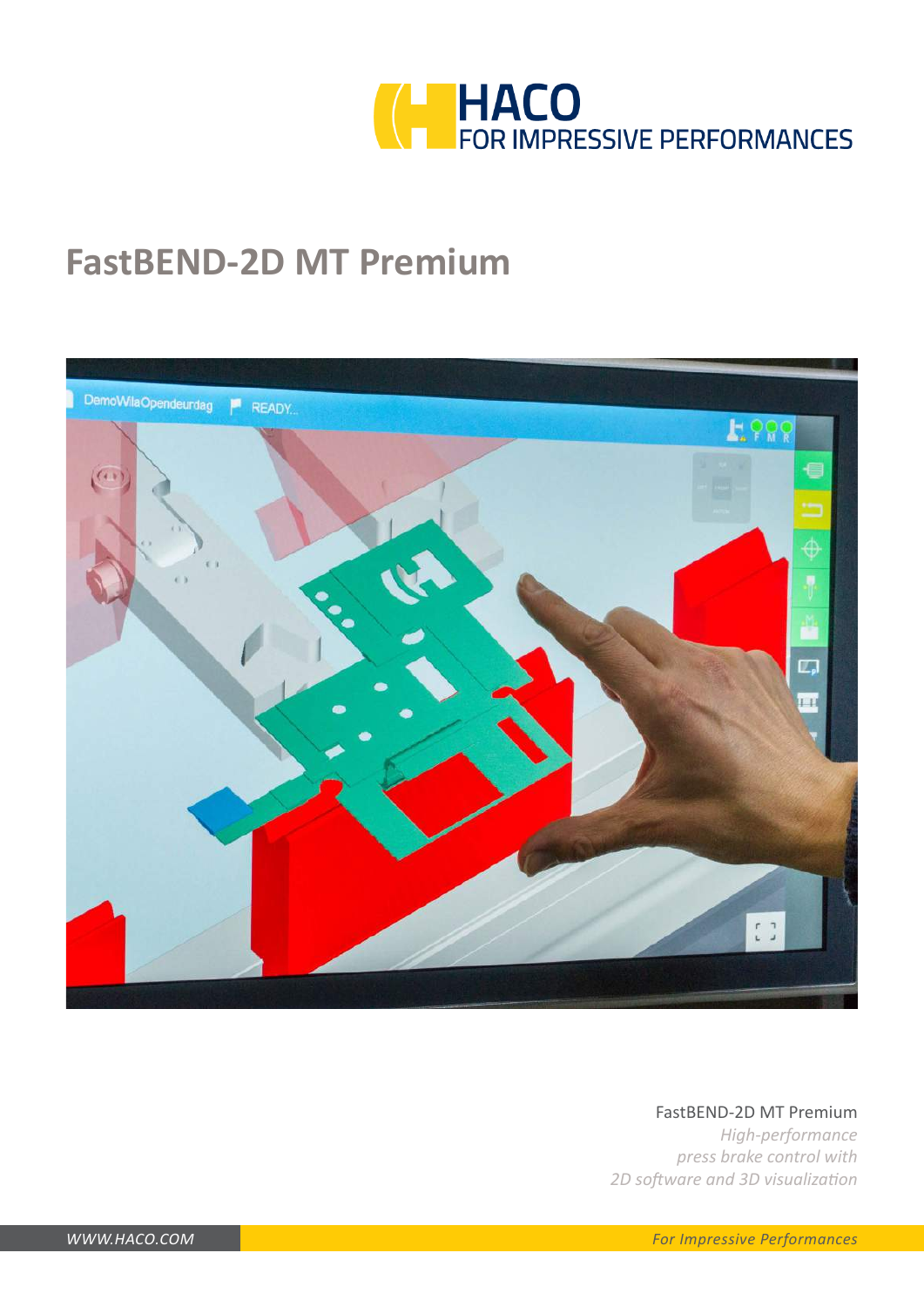# **FastBEND-2D MT Premium** Next-generation bending

The FastBEND-2D MT Premium control sets a new standard in the market for flexible, intuitive, reliable and high precision sheet metal bending.

Driven by state-of-the-art PC-based hardware, the system allows for very fast data processing and highly accurate calculation of the optimal bending programs for hydraulic CNC press brakes.



### Intuitive Multi Touch control with multitasking



The application of Multi Touch technology reduces the number of keyboard- and button actions to an absolute minimum. The innovative Smart Draft, Design/Bending Sequence Multitasking, Step Previewer and Combined Icons features allow the operator a straightforward, intuitive control of the entire production cycle.

### MAIN FEATURES

- **• 21,5" multi color Multi Touch screen**
- **• Design and Bending Sequence Calculation in Multitasking Mode**
- **• Standard 2D/3D visualisation**
- **• Automatic or manual bending**
- **• Automatic double bends solution**
- **• Fast Design mode**
- **• Execution of generated 2D-programs**
- **• Editable graphical tool database**
- **• Editable material database**
- **• Automatic/ Programmable retraction**
- **• False bend solution**
- **• Auto tool search**
- **• Real time bend sequence calculation**
- **• metric or imperial measure input**
- **• USB interface**
- **• Network + offline functions**
- **• Multi-language support**
- **• Remote diagnostics**

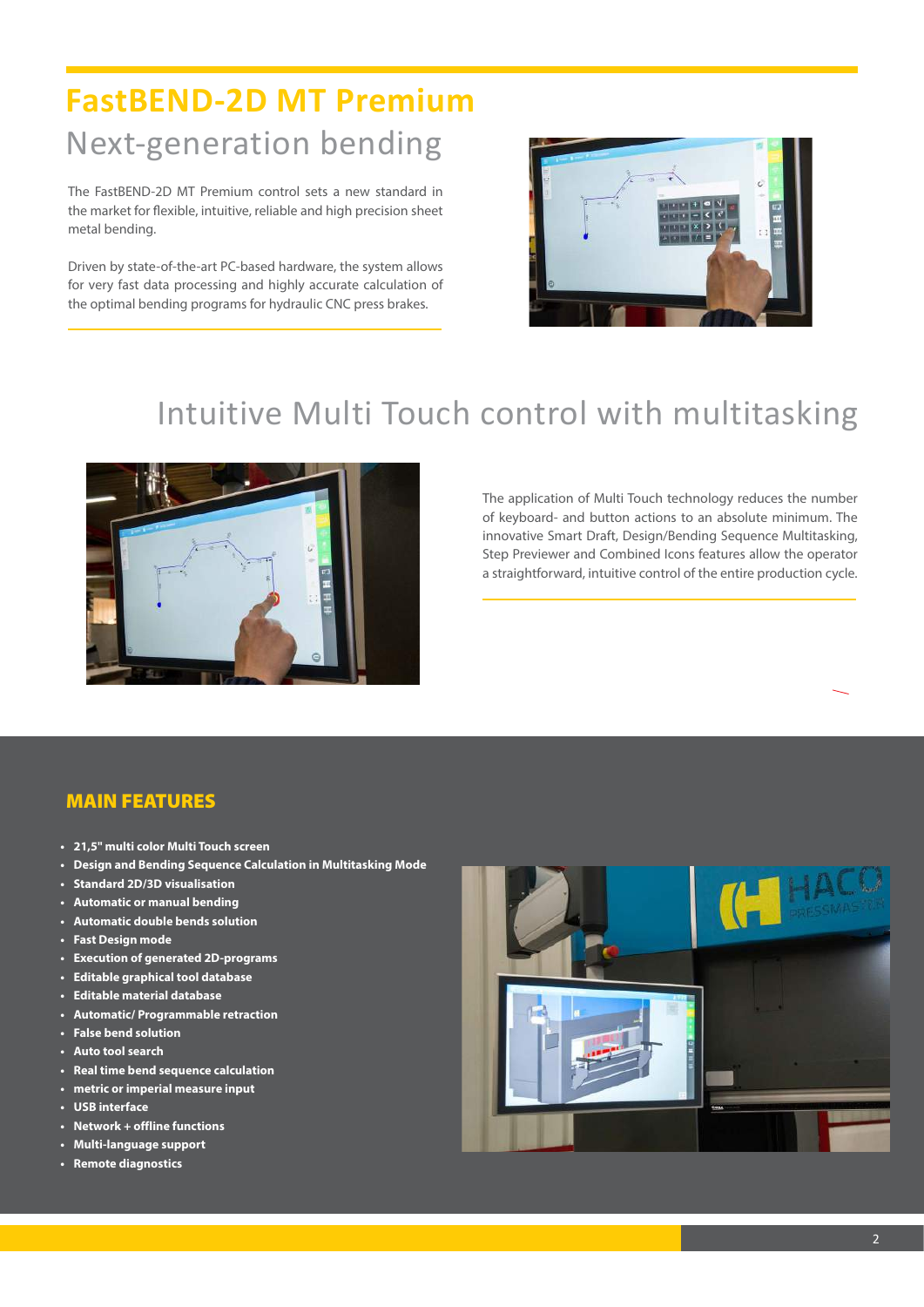# Integrated work piece preparation:

The Bend Manager 2D MT software on the control is designed to control the press brake and to execute manually created or automatically generated programs.

The generation of programs can be done by means of offline software or directly on the CNC control on the machine.

Full integration on the control : the concept of the work piece (drawing), tool assignment, bending sequence construction, back gauge settings and finally the generation of the CNC-program.

### Bend Manager 2D MT features:

#### **Profile design concepts :**

- Multiple drawing methods :
- Smart Draft
- Point to Point
- with or without adjustable background grid
- Insert line segment at start/end/within profile
- Zoom on drawing
- Display of dimensions during drawing
- Measure functions
- Line segment/angle adjustment to fit certain variable dimensions
- Messages concerning tools during drawing
- Select tools during drawing
- Bending sequence info during drawing
- HalfBegin & HalfEnd function for arcs
- Automatic tool search
- Automatic hemming solutions

#### **Bending sequence & back gauge setting :**

- Display actual bending sequence search
- Real time search for ALL solutions
- Saving of 3 "best" sequences
- Score for bending sequence (parameters : collisions, safety zone for fingers, sheet manipulations, cycle time)
- Score for gauging quality
- Select alternative bending sequence
- Extensive solution search for arcs (e.g. 180° arc)
- Retraction taken into account during solution search
- Automatic retraction calculation
- Move finger over adjustable distance
- Bending step overview with swap function
- Calculation of stretched length
- Estimated bending cycle calculation
- Bending sequence simulation video



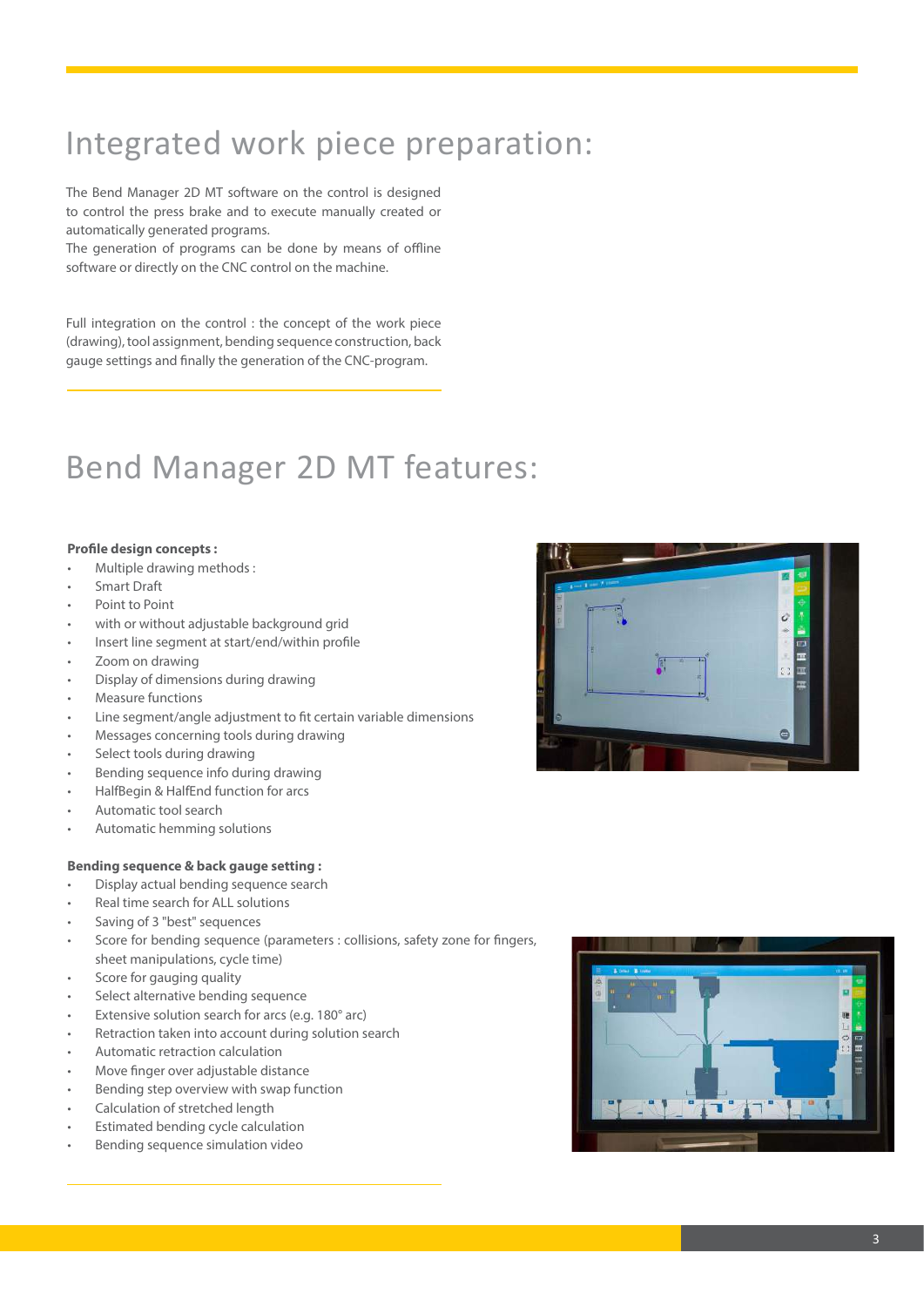### **Program management**

Work piece programs can be stored, copied, moved, renamed, and deleted on the internal flash card.

However it's also possible to load programs via USB or via network. Programs can be selected via the program menu, or via barcode scanner

### **Tooling management**

All higher-range-controls set a new standard in tooling management, making the implementation of tools in bending software what it should be : limitless in every respect.

The editable tool database creates a simple and easy management of the tooling.

There's really no restriction to the number and types of tools that can be imported into the software, as long as the tool remains compatible with the used machine.

# **Graphic beam movement visualisation**

Extremely easy to change beam movement settings by means of the graphical input fields.

# **Connection**

The FastBEND-2D MT Premium can easily be connected to any new or existing network, resulting in easy data transfer (programs) and machine monitoring between the control and one or multiple PCs. Access to the control is possible from anywhere in the network.

# **3D visualisation**

Bending sequence visualisation in 2D or 3D.







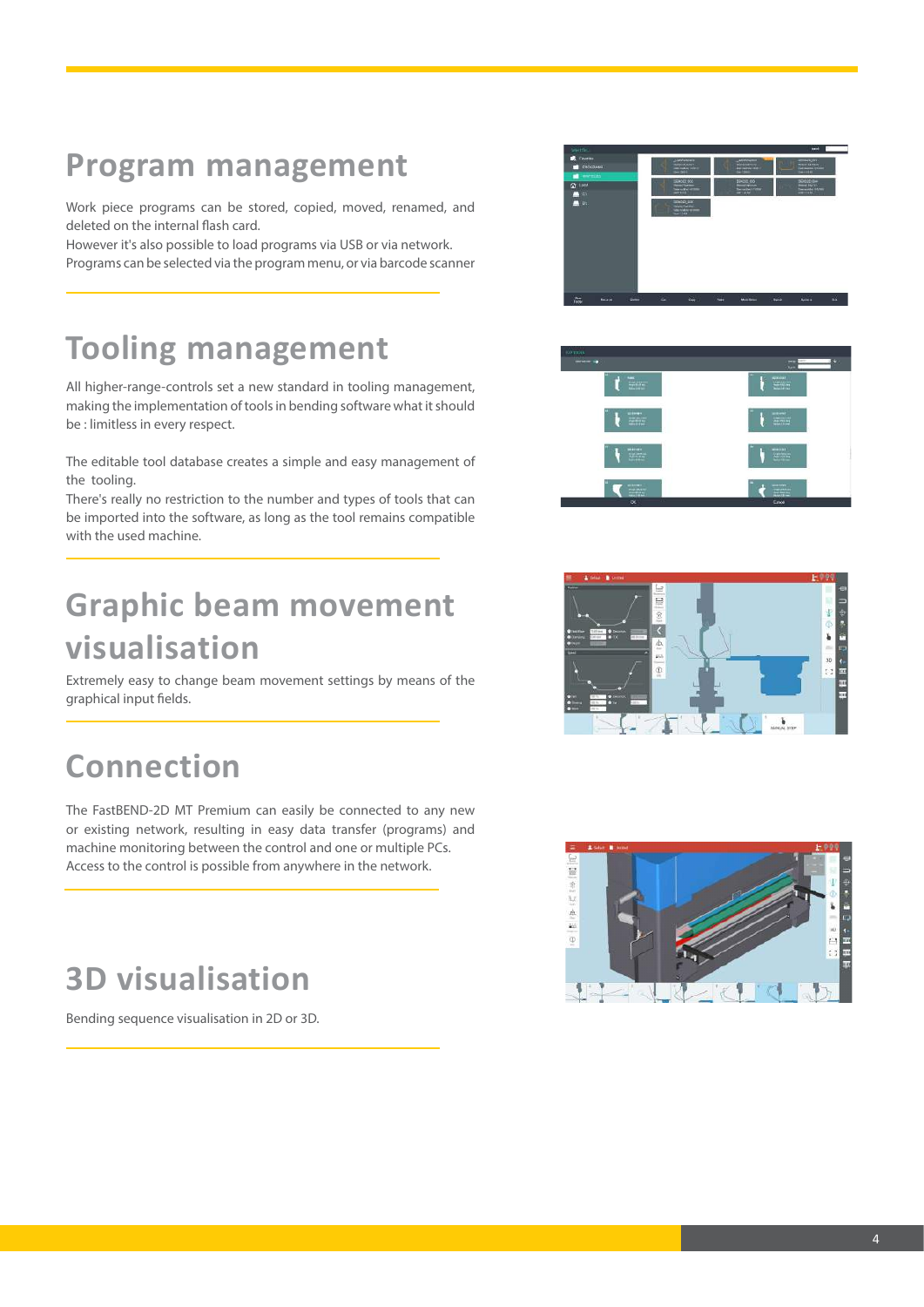# **Real Time solution calculation**

Real time bending solution calculation during building up the work piece design.



### **Visualization**

Collision indication with clear text message information.



### **False Bend Solution**

FastBEND-2D MT Premium is able to handle false bend steps, this in order to avoid workpiece collisions.

False bends can be inserted automatically by the controller or manually by the operator.

Adjustable offset false bend.

### **False Bend Solution**

Bending solution with false bend insertion.



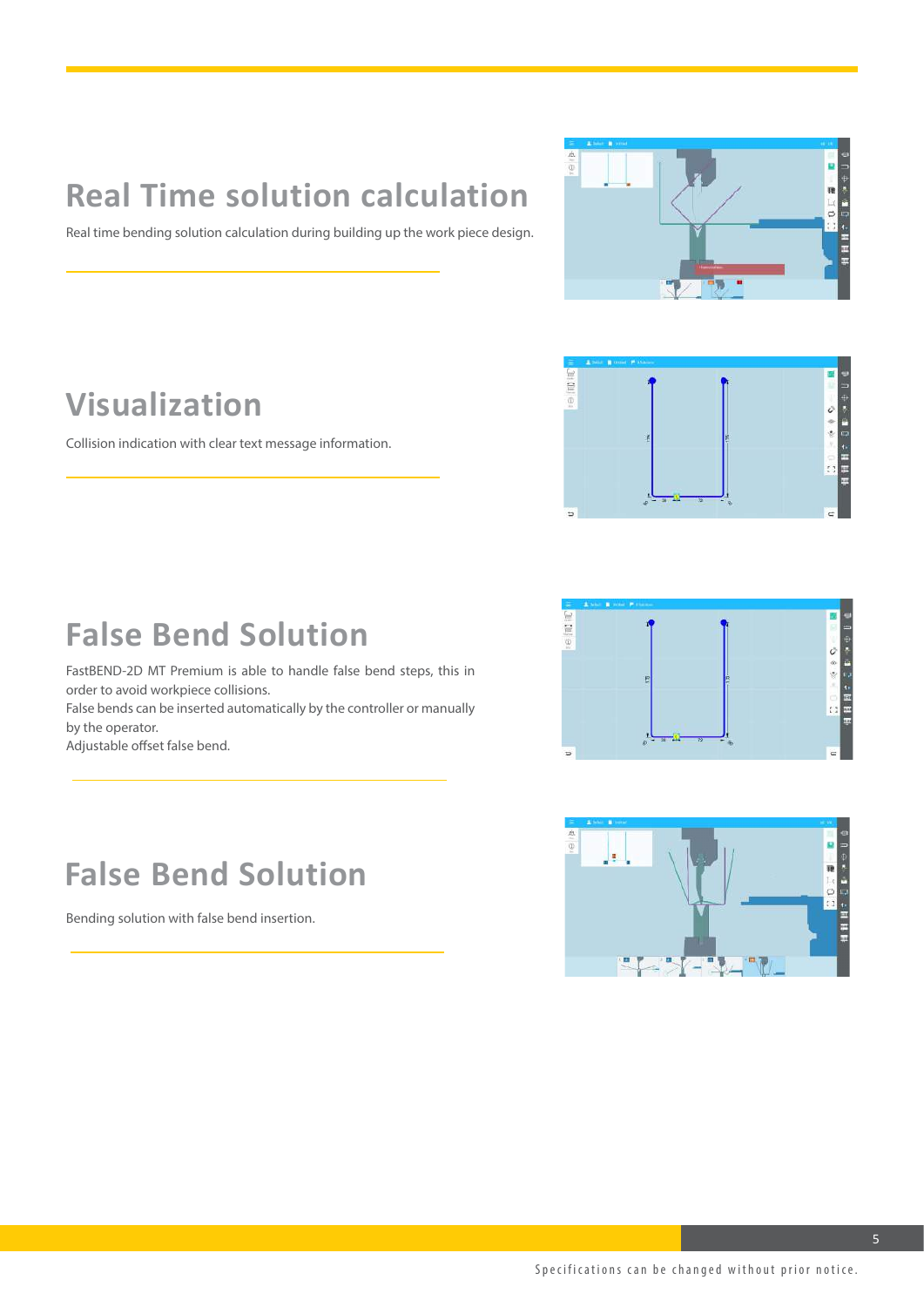## **Detailed specifications**

### **Hardware**

- High-performance, PC-based hardware, Microsoft Windows® 7 Embedded
- 21,5" Multi Touch control panel 1920 x 1080 pixels
- 
- **Extensive video memory**
- 16GB Cfast card, SLC flash, extended temperature range
- Memory extension to 4GB DDR3L RAM
- DVI/USB extended interface
- Aluminium Housing with glass front, protection class IP65<br>Depth axis servo system for direct servo valve control
- 
- DC single axis back gauge control
- Incorporated proportional valve drive
- Pump activation and emergency stop integrated on the control panel
- Full integration of light curtain on control panel
- Integrated parking position keys for peripheral axis

#### **General control functions**

- Automatic or manual bending
- Extensive program management (Hard disk, USB and network)
- Drawing of 2D workpieces
- 2D-program execution
- Network between control and PC or other machines
- 
- 
- Programming bending angle, depth or pressure<br>
Automatic calculation of required force<br>
Manual Angle Correction or Automatic Angle Correction via optional angle measurement system
- Manual adjustment of Top Dead Centre (TDC), speed changeover point, dwell time, delay, back gauge retraction, clamping point, auto-up with sync function with intelligent copy feature
- Editable graphical tool database
- Editable material database
- Import and editing of tools
- Graphical Axis-page
- Program-info page
- 
- Programmable BeamTilt Programmable CNC-controlled anti-deflection
- Jogging
- Multiple counters (control time, pump time,
- steps, workpieces, ...) Metric or Imperial
- 
- Programmable limits
- Tool height calibration mode
- Programmable finger height adjustment
- Angle measuring interface
- Stretched length calculation
- 
- Manual step insertion Integrated optical guard features Automatic hemming step insertion Auto tool search Automatic double bend feature False bend
- 
- 
- 
- 

### Other features

- **• Up to 16 controlled axes**
- **• Parameters**
- **• Diagnostics and service routines**
- **• Language support (including simplified Chinese)**
- **• Manual (English or native language)**
- **• Lifelong servicing**



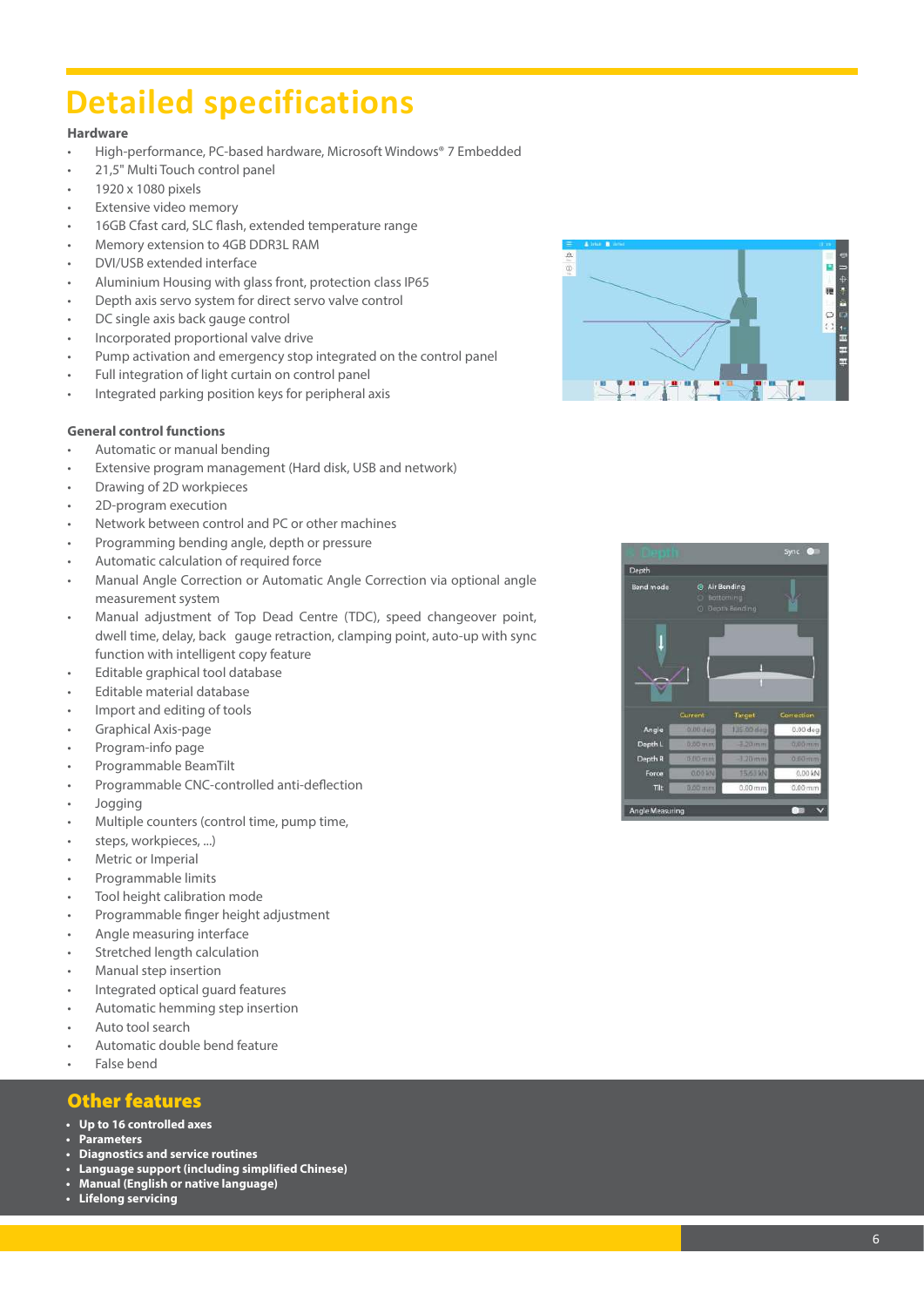### **Electrical specifications**

*(specs based on Y1Y2XRZ1Z2 configuration ; specs may vary in case of extended axes) (extendable up to 128 axis)*

- **Power supply** : 24V DC ±25%
- **28 digital inputs** (24V DC ±25%)
	- *(some are pre-set by PLC function)*
	- down-command
	- back gauge limits
	- reference back gauge
	- Monitoring hydraulic valves
	- etc.
- **28 digital outputs** (24V DC / 1A)
	- *(some are pre-set by PLC function)*
	- enable DC back gauge
	- hydraulic valves
	- pneumatic finger control
	- anti-deflection control
	- hydro unit eco control
	- etc.

#### • **6 proportional outputs**

- 4 proportional hydraulic valves for position control (current for direct valve control)
- 2 proportional hydraulic valve current for pressure control (bending/crowning)

#### • **8 analog inputs** (0 ->5 V DC)

- *(pre-set by PLC function)*
- hydraulic pressure sensor
- anti-deflection position
- mains monitoring
- -etc.

### • **4 analog outputs**

- speed control DC back gauge (0V -> ±10V)
- **6 incremental encoder inputs**
- (5 -> 24V DC / 100 kHz)

#### • **Encoder specifications**

- open collector / depth axis / +5V power supply
- push / pull (back gauge) / 5V or 12V power supply
- no symmetric channels required (A-B-Ref)
- 1 refpulse per revolution/length

#### • **Electrical connections**

- easy plug connection
- according to attached connector layout
- no special tools or connectors required
- **CAN bus for extended axis or functions**
- **Pre-configured for HOERBIGER**
- • **Easy Control open loop system**